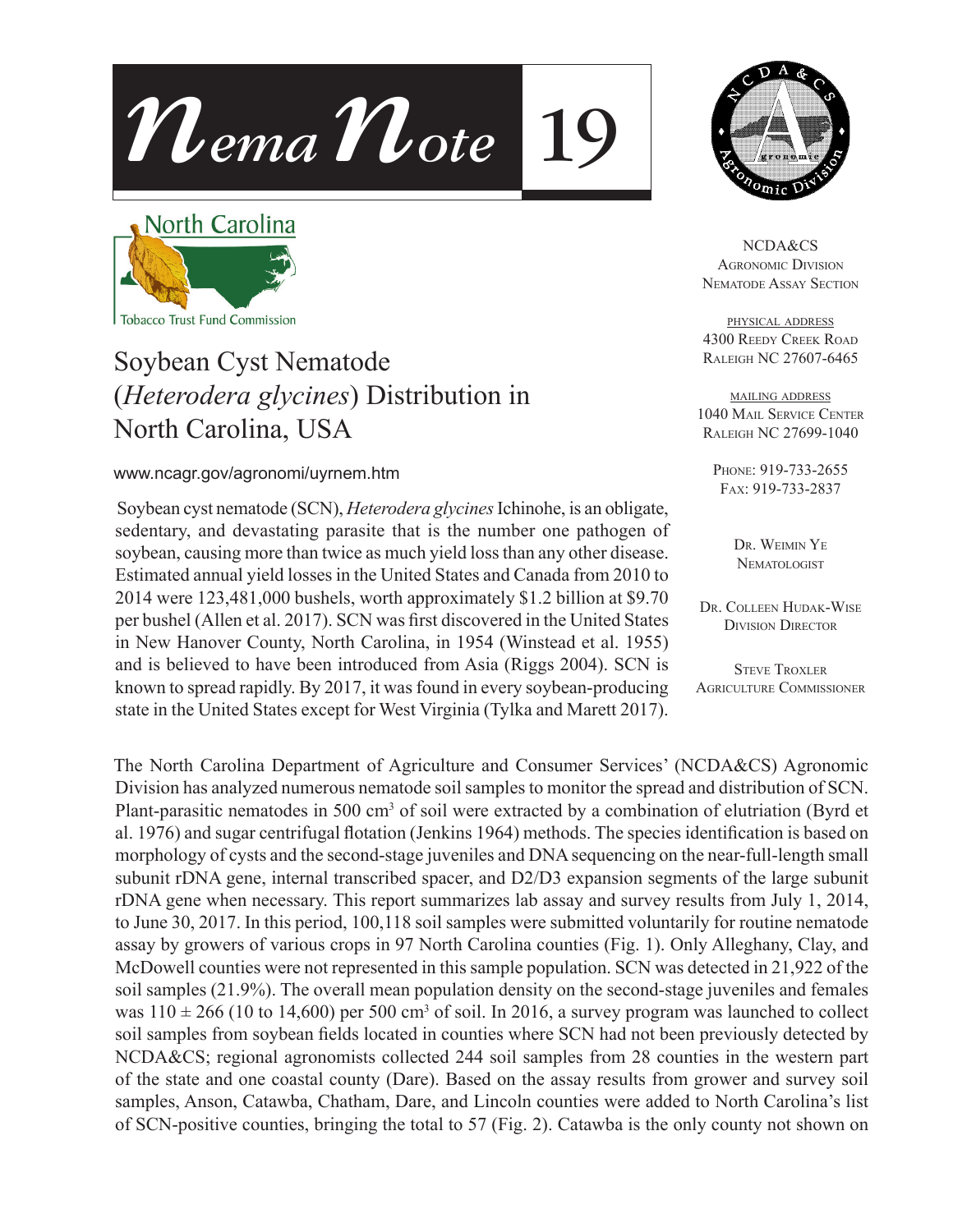the recent North American SCN distribution map published by Tylka and Marett (2017). It is worthy to note that Dare County was the only county in the eastern half of the state without SCN in the past, but SCN was found in this survey. SCN was confirmed to be present in 50 counties in North Carolina. None was found in seven counties (Cleveland, Granville, Hoke, Richmond, Union, Vance, and Yadkin) where SCN had been previously identified. Johnston (3,462 SCN-positive samples), Wayne (3,274), Nash (2,960), Wilson (2,039), and Pasquotank (1,513) counties had the most SCN-positive samples. Population density (the second-stage juveniles and females of SCN/500 cm<sup>3</sup> of soil in average) was highest in Montgomery (831), Bladen (790), Washington (610), Carteret (607), and Harnett (368) (Fig. 3). According to the most recent NCDA&CS data of soybean planted acres and yield statistics by county in North Carolina (http:// www.ncagr.gov/stats/2016AgStat/AgStat2016.pdf), soybean is mainly grown in the eastern half of the state. In general, the SCN negative counties are those with no soybean acreage or less than 500 planted acres of soybeans in the western part of the state. The high number of samples in this work gave a clear picture of where SCN is occurring in North Carolina and its population density in each county since its first detection in the United States in 1954. Given the yield losses that SCN is capable of causing, we believe SCN continues to be a yield-limiting factor in the state, and growers should be actively managing this obligate parasite to mitigate yield loss.

#### **Literature cited:**

- Allen, T. W., Bradley, C. A., Sisson, A. J. et al. 2017. soybean yield loss estimates due to diseases in the United States and Ontario, Canada, from 2010 to 2014. Plant Health Progress, 18: 19-27. doi:10.1094/PHP-RS-16-0066.
- Byrd, D. W., Jr., K. R. Barker, H. Ferris, C. J. Nusbaum, W. E. Griffin, R. H. Small and C. A. Stone. 1976. Two semi-automatic elutriators for extracting nematodes and certain fungi from soil. Journal of Nematology 8: 206-212.
- Jenkins, W. R. 1964. A rapid centrifugal-floatation technique for separating nematodes from soil. Plant Dis. Rep. 48:692.
- NCDA Agricultural Statistics 2016 Annual Statistics Book http://www.ncagr.gov/stats/2016AgStat/ AgStat2016.pdf
- $\triangleright$  Riggs, R. D. 2004. History and distribution. Pages 9-39 in: Biology and Management of Soybean Cyst Nematode: Second Edition. Walsworth Publishing Company, Marceline, MO.
- Tylka, G. L. & Marett, C. C. 2017. Known distribution of the soybean cyst nematode, *Heterodera glycines*, in the United States and Canada, 1954 to 2017. Plant Health Progress 18: 167-168. doi:10.1094/PHP-05-17-0031-BR.
- Winstead, N. N., Skotland, C. B. & Sasser, J. N. 1955. Soybean cyst nematode in North Carolina. Plant Disease Reporter, 39:9-11.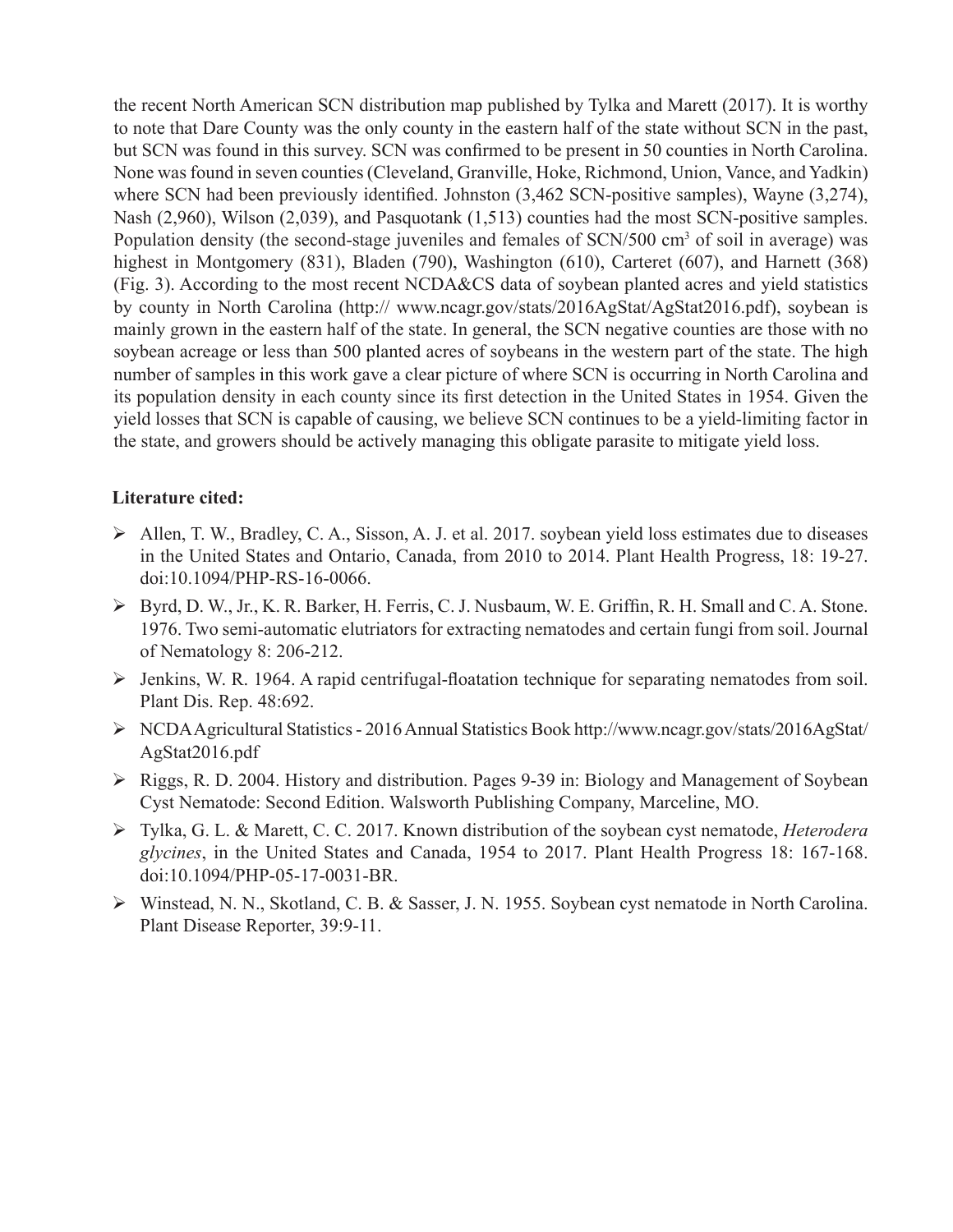

### FIGURE 1

Nematode sample source and sample number from each county in North Carolina from July 1, 2014 to June 30, 2017.



## FIGURE 2

Known distribution of SCN in North Carolina in 2017 (green counties) and number of positive samples from each county.